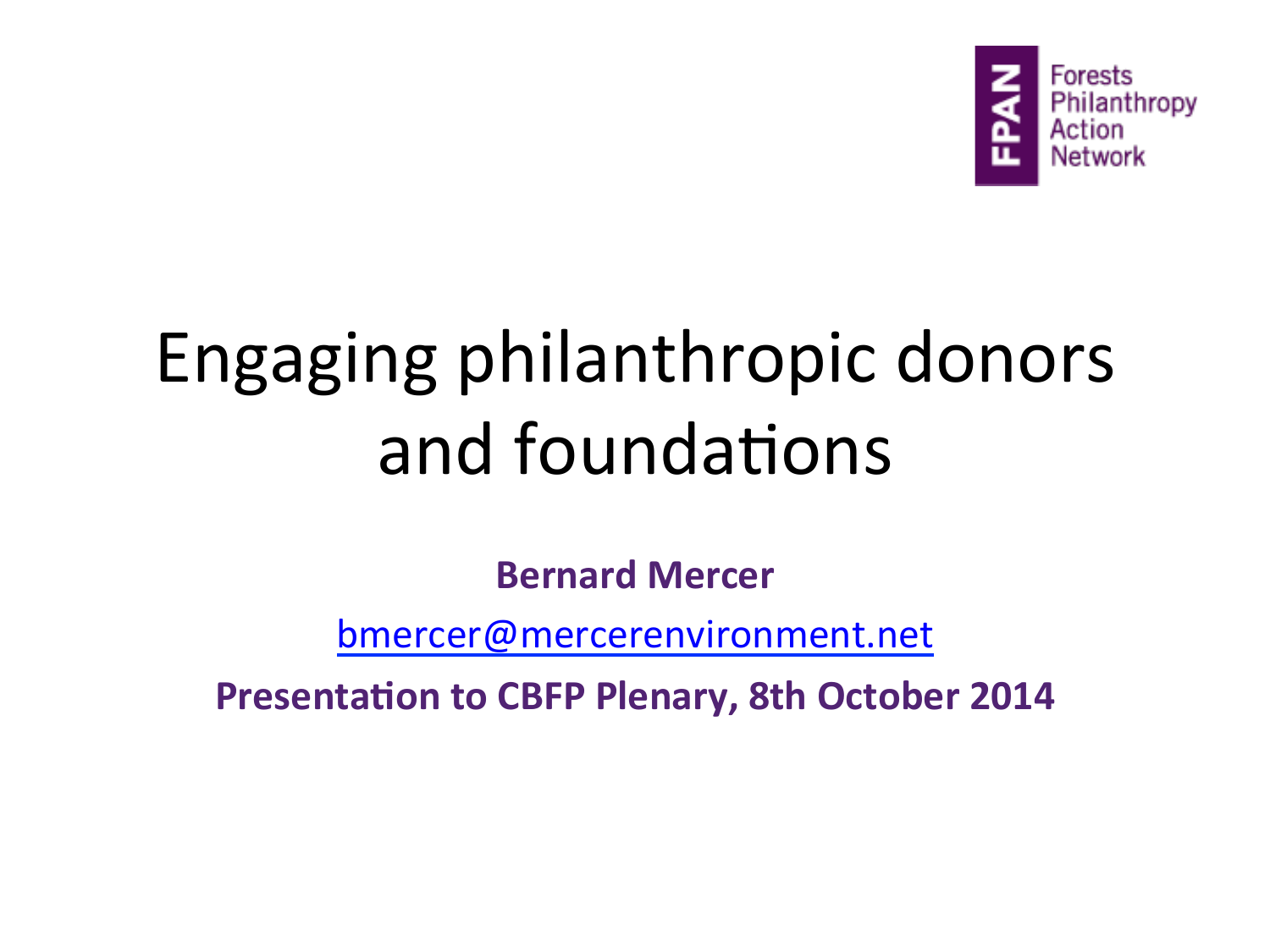# Confusion!

Really? 

- **•** "Only Brazil and Indonesia matter"
- **•** "It's all about palm oil and soybean"
- **"It's all about land tenure"**
- "If we make a grant, how can we have confidence it will be **effective?** We don't understand the Congo Basin countries"
- **•** "It's all about livelihoods"
- **•** "It's all about sustainable forest management"
- "We can't solve the forest problem without first solving... **energy… woodfuel… charcoal… poverty… agriculture… economic prosperity... infrastructure... health... education... equity… governance…"**
- **"It's all about biodiversity"**
- **•** "It's all about reference levels... MRV... REDD finance... REDD readiness... payments for performance..."

La tour de babel.... **REDD+, AFOLU GCF, GEF, IMF, FIP Aichi targets FCPF R-PIN MRV NYDF, UNSG VERs, CERs Climate-smart agriculture Landscape-scale Natural capital Ecosystem services GHGs, sequestration Emissions reductions SFM, RIL, SL, JFM, PFM**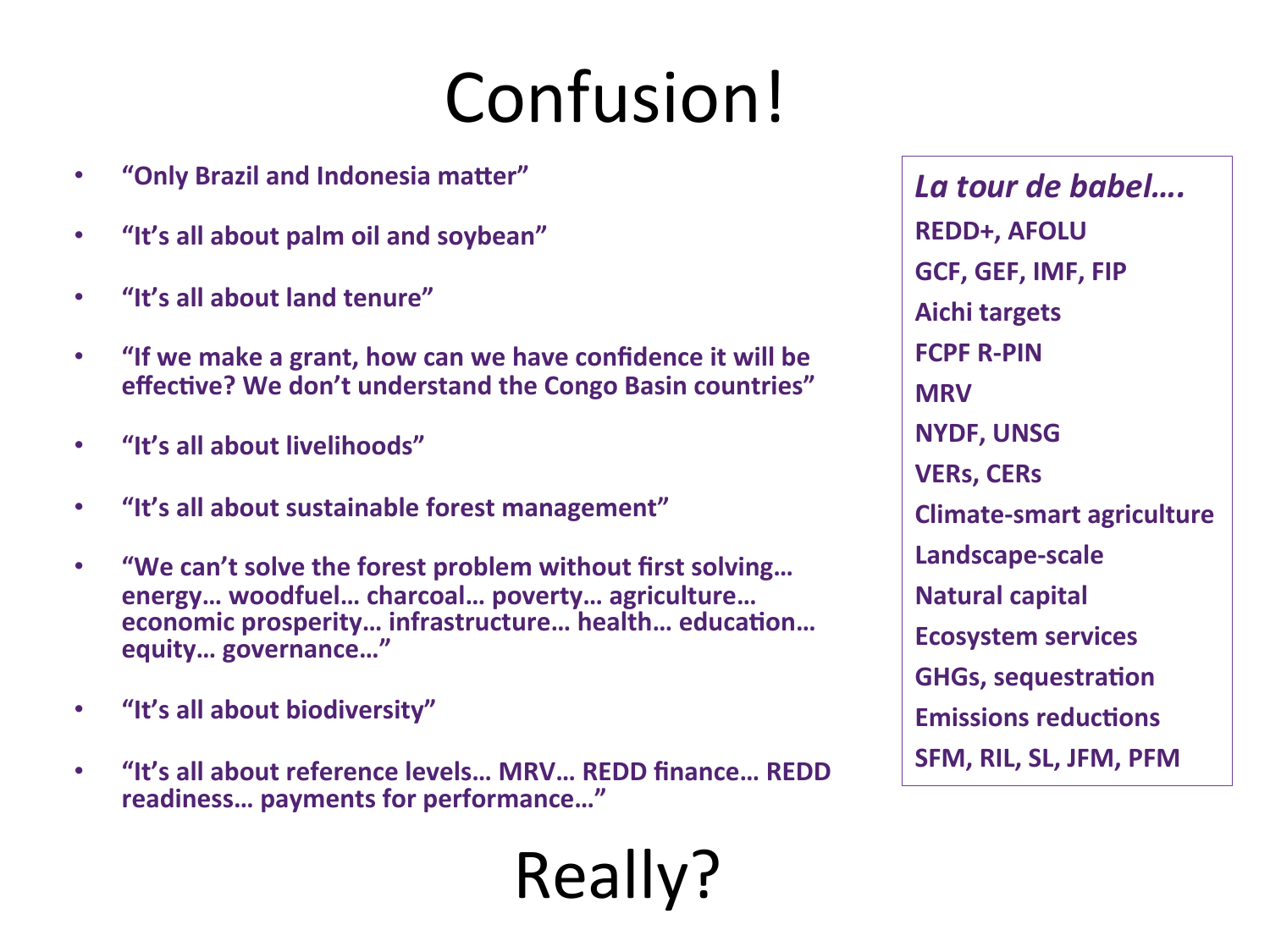# It's about... protecting forests!

- **Many ways to protect forests, many problems to be** overcome
- **YOU** are the key people working hard to achieve successful forest protection!!
- But who knows what you are doing, and do they **understand?**
- **Have you told your story, have you explained** what you need? Where have you told your story?
- **Technical reports for governments, international** institutions, NGOs... academic papers.... Internal **plans…**
- These are all necessary but not sufficient
- **Help donors and foundations have the confidence to give**
- **Make your story part of their lives**
- **They need clear explanations:**
- The problem; your actions; your **goals; your results**
- **Some channels:** Mongabay, Reuters Foundation. Forestcarbonportal.com, Guardian, New York Times, Washington Post, Huffington Post, Forest Heroes, **BBC, REDD Monitor, Ecosystem** Marketplace, Facebook, Twitter

Send me your story! **bmercer@mercerenvironment.net**